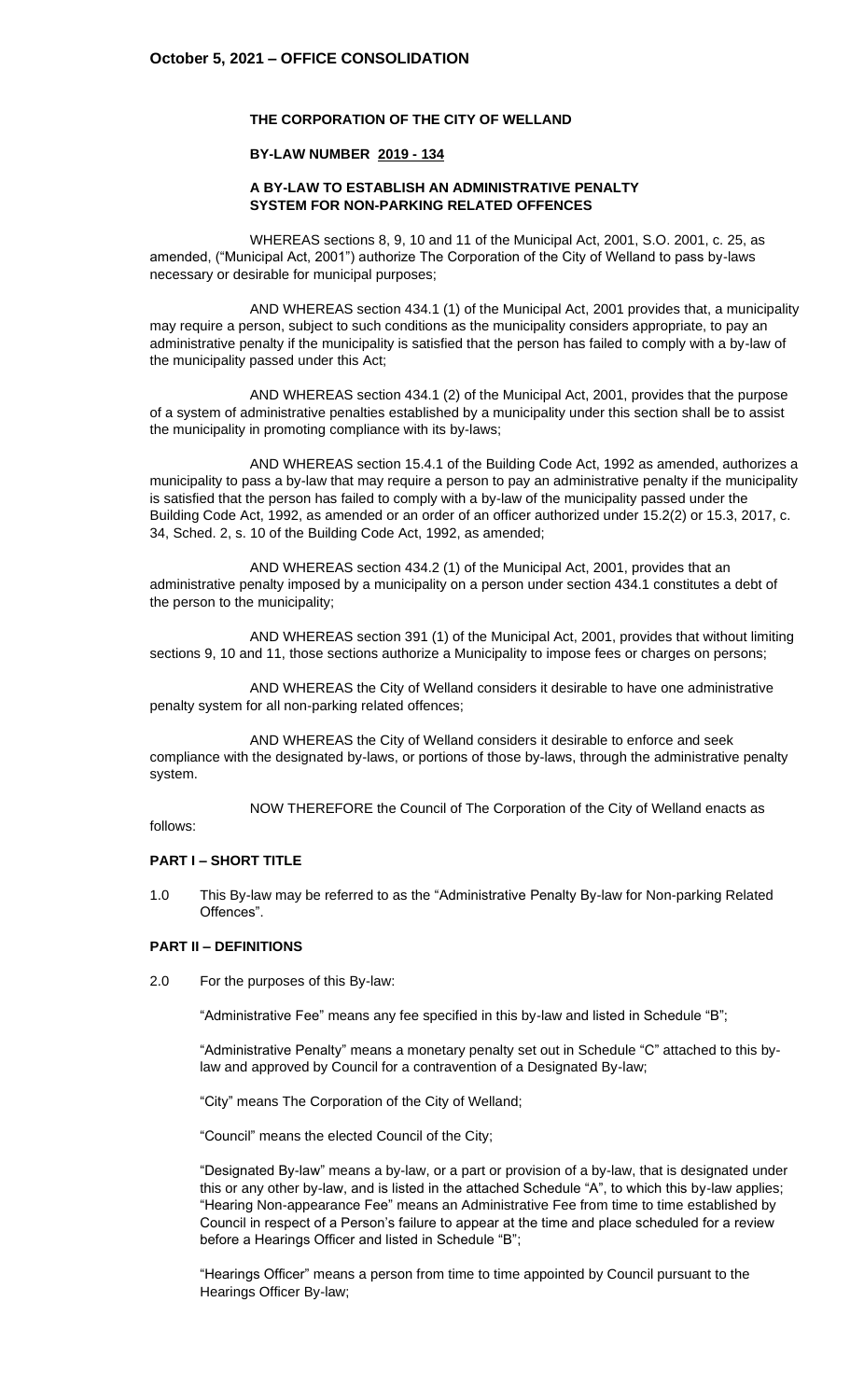"Hearing Decision" means a notice that contains the decisions of a Hearings Officer;

"Holiday" means a Saturday, Sunday, any statutory holiday in the Province of Ontario or any day the offices for the City are officially closed for business;

"Late Payment Fee" means an Administrative Fee from time to time established by Council in respect of a Person's failure to pay an Administrative Penalty within the time prescribed in this By-law and listed in Schedule "B";

"Manager" means the person from time to time performing the function of the City's Chief Administrative Officer;

"NSF Fee" means an Administrative Fee from time to time established by Council in respect of a demand for payment received by the City from a Person for payment of any Administrative Penalty or Administrative Fee, which has insufficient funds available in the account on which the instrument was drawn, and listed in Schedule "B";

"Officer" means each of:

- (a) A Municipal By-law Enforcement Officer, Building Inspector, Property Standards Officer, Fire Prevention Officer or other person appointed by or under the authority of a City By-law to enforce a Designated By-law; and
- (b) A Police Officer employed by Niagara Regional Police, the Ontario Provincial Police or the Royal Canadian Mounted Police;
- (c) Any employee or agent of the Welland and District SPCA appointed by or under the authority of a City By-law to enforce a Designated By-law;

"Penalty Notice" means a notice given to a Person pursuant section 4.0 of this by-law;

"Penalty Notice Date" means the date of the contravention specified on the Penalty Notice pursuant to section 4.2 (a);

"Penalty Notice Number" means the number specified on the Penalty Notice pursuant to section 4.2 (b);

"Person" includes an individual, corporation, partnership or limited partnership;

"Request for Review by Hearings Officer" means the form attached to the Notice of Decision which may be filed by a Person under section 6.2 of this by-law;

"Screening Decision" means a notice which contains the decision of a Screening Officer;

"Screening Non-appearance Fee" means an Administrative Fee from time to time established by Council in respect of a Person's failure to appear at the time and place scheduled for a review by a Screening Officer and listed in Schedule "B" of this by-law; and

"Screening Officer" means a person from time to time performing the functions of a Screening Officer pursuant to this by-law.

### **PART III – DESIGNATED BY-LAWS**

- 3.0 City by-laws or portions of City by-laws, that are listed in Schedule "A" to this by-law shall be Designated By-laws and are hereby designated to be under an administrative penalty system pursuant to section 434.1 and section 434.2 of the Municipal Act, 2001 as amended.
- 3.1 Schedule "B" of this By-law provides Administrative Fees imposed for the purposes of this By-law.
- 3.2 Schedule "C" of this By-law sets out Administrative Penalties for the Designated By-laws.

#### **PART IV – PENALTY NOTICE**

- 4.0 Every person who contravenes a provision of a Designated By-law shall, when given a Penalty Notice, be liable to pay to the City an Administrative Penalty.
- 4.1 An Officer who has reason to believe that a Person has contravened a provision of a Designated By-law may issue a Penalty Notice as soon as reasonably practicable.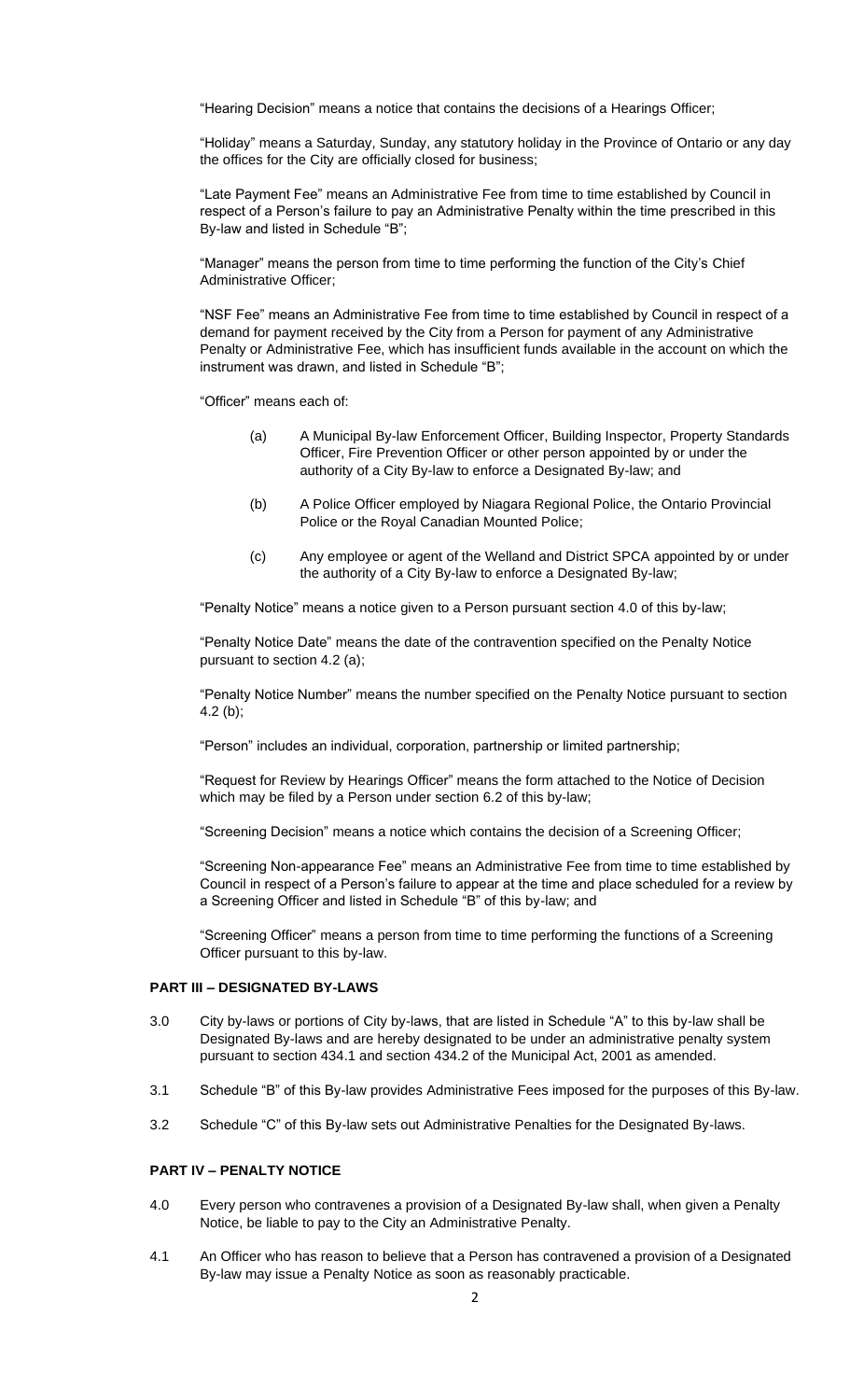- 4.2 A Penalty Notice shall include the following information:
	- (a) the Penalty Notice Date;
	- (b) the Penalty Notice Number;
	- (c) the Municipal Address;
	- (d) the name of the Person;
	- (e) the details of the Designated By-law infraction including short form wording or other particulars reasonably sufficient to indicate the contravention;
	- (f) the amount of the Administrative Penalty;
	- (g) the date on which the Administrative Penalty is due and payable;
	- (h) such information as the Clerk determines is appropriate respecting the process by which the Person may exercise the Person's right to request a review of the Administrative Penalty; and
	- (i) a statement advising that an Administrative Penalty, including any Administrative Fee, will, unless cancelled or reduced pursuant to a review , constitute a debt of the Person to the City.
- 4.3 A Person who is served a Penalty Notice and who does not pay the amount of the Administrative Penalty on or before the date on which the Penalty Notice is due and payable, shall also pay to the City any applicable Administrative Fee(s).

### **PART V – REVIEW BY SCREENING OFFICER**

- 5.0 A Person who is served with a Penalty Notice may request that the Administrative Penalty be reviewed by a Screening Officer and shall do so within 15 days after the Penalty Notice Date. A Person may request that the review by a Screening Officer be held in person or in writing.
- 5.1 If a Person has not requested a review within the time limit set out in Section 5.0, a Person may request that the Screening Officer extend the time to request a review within 45 days after the penalty notice date. A Person's right to request an extension of time expires if it has not been exercised within 45 days after the penalty notice date at which time:
	- (a) the Person shall be deemed to have waived the right to request a review;
	- (b) the Administrative Penalty shall be deemed to be affirmed on the  $16<sup>th</sup>$  day after the Penalty Notice Date; and
	- (c) the Administrative Penalty shall not be subject to any further review, including a review by any Court.
- 5.2 A Person's right to request a review or to request an extension of time to request a review are exercised by:
	- (a) submitting a Request for Screening form available at the City's web page as set out in the Penalty Notice by mail, fax or e-mail and scheduling the time and place for the review; or
	- (b) attending in person at the location listed in the Penalty Notice to complete a Request for Screening form and scheduling the time and place for review.
- 5.3 A review or request for extension of time to request a review shall only be scheduled by the City if the Person has exercised his or her right to request a review or an extension of time to request a review within the time limits set out in sections 5.0 and 5.1.
- 5.4 Where a person fails to attend at the time and place scheduled for review of the Administrative Penalty:
	- (a) the Person shall be deemed to have abandoned the request for review of the Administrative Penalty;
	- (b) the Administrative Penalty as set out in the Penalty Notice shall be deemed to be affirmed on the 16<sup>th</sup> day after the Penalty Notice Date and is not subject to any further review, including by any Court; and
	- (c) the Person shall pay to the City a Screening Non-appearance Fee.
- 5.5 For the purposes of section 5.1, the Screening Officer may only extend the time to request a review of an Administrative Penalty where the Person demonstrates, on a balance of probabilities, the existence of extenuating circumstances that warrant the extension of time.
- 5.6 Where an extension of time is not granted by the Screening Officer the Administrative Penalty is deemed to be affirmed.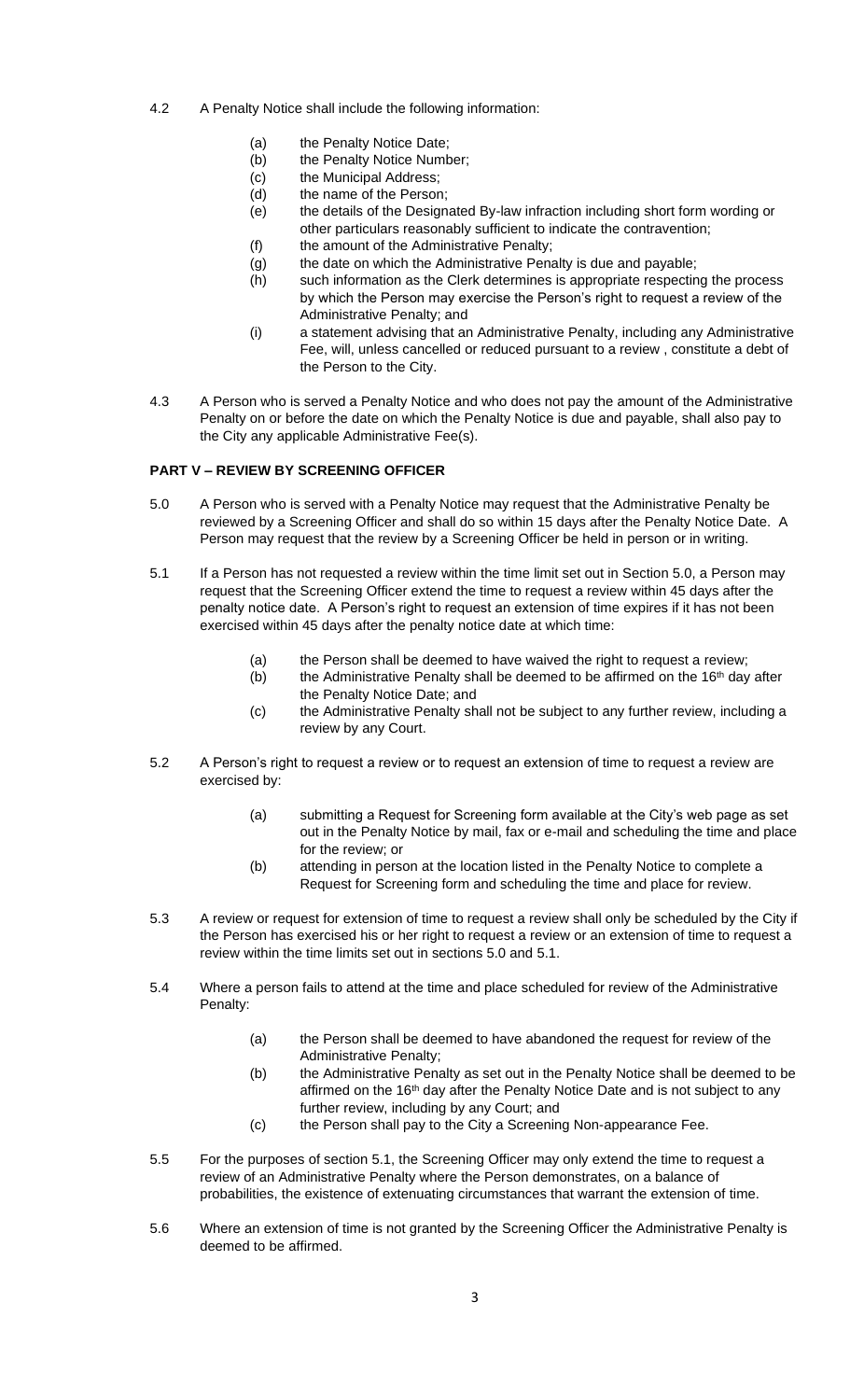- 5.7 On a review of the Administrative Penalty, the Screening Officer may affirm the Administrative Penalty, or the Screening Officer may cancel, vary or extend the time for payment of the Administrative Penalty, including any Administrative Fee, on the following grounds:
	- (a) where the Person establishes on a balance of probabilities, that he or she did not contravene the Designated By-law as described in the Penalty Notice; or
	- (b) where the Person establishes on a balance of probabilities that the reduction or extension of time for payment of the Administrative Penalty, including any Administrative Fee, is necessary to relieve any undue hardship.
- 5.8 After a review has been held, the Screening Officer shall serve the Screening Decision on the Person.

### **PART VI – REVIEW BY HEARINGS OFFICER**

- 6.0 A Person may request a review of a Screening Decision by a Hearings Officer and shall do so within 15 days after the Screening Decision has been delivered to the Person.
- 6.1 If a Person has not requested a review within the time limit set out in section 6.0, a Person may request that the Hearings Officer extend the time to request a review within 30 days of the Screening Decision being delivered to the Person. A Person's right to request an extension of time expires if it has not been exercised within 30 days after the Screening Decision has been delivered at which time:
	- (a) the Person shall be deemed to have waived the right to request a hearing;
	- (b) the Screening Decision and the Administrative Penalty, if applicable as modified in the Screening Decision, shall be deemed to be affirmed; and
	- (c) the Screening Decision and the Administrative Penalty shall not be subject to any further review, including review by any Court.
- 6.2 A Person's right to request a review of a Screening Decision or to request an extension of time to request the review are exercised by attending in person or by representative at the place specified in the Request for Review by Hearings Officer form and filing a completed form.
- 6.3 A review or request for an extension of time to request a review shall only be scheduled by the City if the Person has exercised his or her right to request a review or an extension of time to request a review within the time limits set out in sections 6.0 and 6.1.
- 6.4 Where a Person fails to attend at the time and place scheduled for a review by the Hearings Officer:
	- (a) the Person shall be deemed to have abandoned the request for a review of the Screening Decision;
	- (b) the Screening Decision and the Administrative Penalty, if applicable as modified in the Screening Decision, shall be deemed to be final and are not subject to any further review, including by any Court;
	- (c) the Administrative Penalty, if applicable as modified in the Screening Decision, is deemed to be affirmed on the date the Screening Decision was served on the Person; and
	- (d) the Person shall pay to the City a Hearing Non-Appearance Fee.
- 6.5 For the purposes of section 6.1, the Hearings Officer may only extend the time to request a review of a Screening Decision where the Person demonstrates, on a balance of probabilities, the existence of extenuating circumstances that warrant the extension of time.
- 6.6 Where an extension of time is not granted by the Hearings Officer the Screening Decision and Administrative Penalty, if applicable as modified in the Screening Decision, are deemed to be affirmed.
- 6.7 A Hearings Officer shall not make any decision respecting a review of a Screening Decision unless the Hearings Officer has given the Person and the City an opportunity to be heard at the time and place scheduled for the hearing of the review.
- 6.8 On a review of a Screening Decision, the Hearings Officer may affirm the Screening Decision, or the Hearings Officer may cancel, vary or extend the time for payment of the Administrative Penalty, including any Administrative Fee, on the following grounds: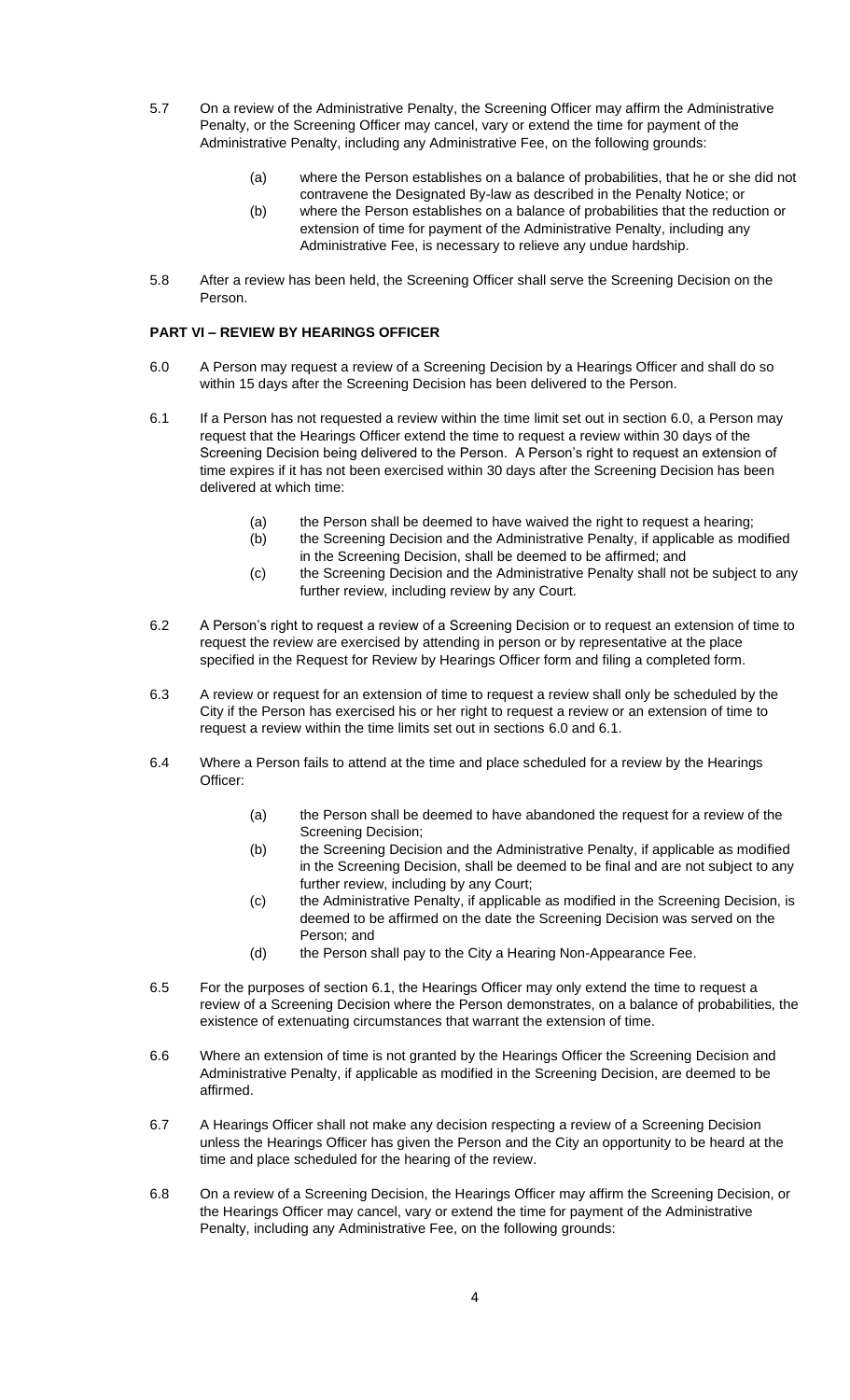- (a) Where the Person establishes on a balance of probabilities, that he or she did not contravene the Designated By-law as described in the Penalty Notice; or
- (b) Where the Person establishes on a balance of probabilities, that the reduction or extension of time for payment of the Administrative Penalty including any Administrative Fee, is necessary to relieve any undue hardship.
- 6.9 All hearings conducted by the Hearings Officer shall be in accordance with the Statutory Powers and Procedures Act, R.S.O. 1990, c. S.22, as amended.
- 6.10 After a hearing is complete, the Hearings Officer shall serve the Person with a Hearing Decision.
- 6.11 Any decision by a Hearings Officer is final.
- 6.12 Neither a Screening Officer nor a Hearings Officer has jurisdiction to consider questions relating to the validity of a statue, regulation or by-law or the constitutional applicability or operability of any statue, regulation or by-law.

### **PART VII – SERVICE OF DOCUMENTS**

- 7.0 Service of any document or notice, including a Penalty Notice, respecting the By-law may be given in writing in any of the following ways and is effective:
	- (a) When a copy is immediately served on the Person to whom it is addressed;
	- (b) On the  $5<sup>th</sup>$  day after a copy is sent by registered mail or by regular mail to the Person's last known address;
	- (c) Upon the sending of the notice or document or a copy thereof by e-mail transmission to the Person's last known e-mail address.
- 7.1 For the purposes of subsections 7.0 (b) and (c), a Person's last known address and e-mail address may include an address and e-mail provided by the Person to the City as may be required by a form, practice or policy developed under this By-law.

### **PART VIII – ADMINISTRATION OF THE BY-LAW**

- 8.0 The Manager, or his or her delegate shall administer the By-law and establish any practices, policies and procedures necessary to implement the By-law and may amend such practices, policies and procedures from time to time as the Manager deems necessary.
- 8.1 The Manager, or his or her delegate shall prescribe all forms and notices, including the Penalty Notice, necessary to implement the By-law and may amend such forms and notices from time to time as the Manager deems necessary.
- 8.2 The Manager, or his or her delegate may designate areas within the City for conducting screening reviews and hearings under this By-law.

#### **PART IX – GENERAL PROVISIONS**

- 9.0 The Manager may appoint as Screening Officers such individuals and on such terms as the Manager considers appropriate.
- 9.1 It is Council's opinion that the delegations in this By-law to the Manager, to Hearings Officers and Screening Officers are of a minor nature. In forming this opinion, Council has had regard to the number of people, the size of geographic area and the time period affected by the exercise of each delegated power.
- 9.2 An Administrative Penalty, including any Administrative Fees, that is affirmed or reduced or in respect of which the time for payment has been extended is due and payable and constitutes a debt to the City owed by the Person to whom the Penalty Notice was given.
- 9.3 Where an Administrative penalty is not paid within 15 days after it becomes due and payable, the Person to whom the Penalty Notice was given shall pay to the City a Late Payment Fee.
- 9.4 Where an Administrative Penalty is not paid within 30 days after it becomes due and payable, the City shall add the outstanding amount to the tax roll and collected in the same manner as municipal taxes.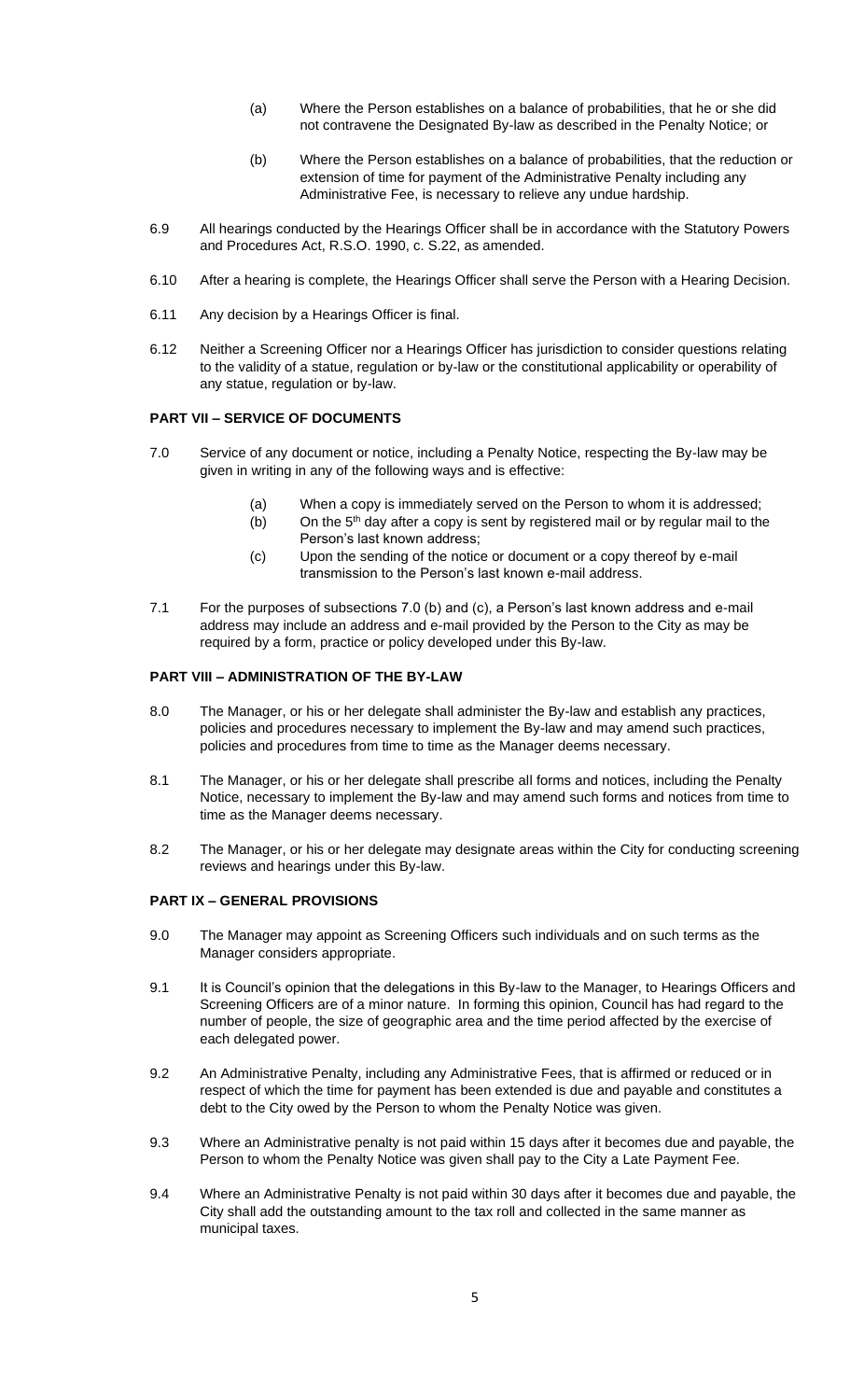- 9.5 Where a Person provides a payment to the City for any Administrative Penalty or Administrative Fee, which has insufficient funds available in the account on which the instrument was drawn, shall pay to the City a NSF Fee.
- 9.6 Where an Administrative Penalty is cancelled by a Screening Officer or a Hearings Officer, any Administrative Fee is also cancelled.
- 9.7 Any time limit that would otherwise expire on a Holiday is extended to the next day that is not a Holiday.
- 9.8 No Officer may accept payment in respect of an Administrative Penalty.
- 9.9 Any Schedule attached to this By-law forms part of this By-law.

#### **PART X – VALIDITIY**

- 10.0 This By-law shall come into force on January 1, 2020.
- 10.1 If a court of competent jurisdiction declares any provision, or any part of a provision, of this Bylaw to be invalid, or to be of no force and effect, it is the intention of the Council in enacting this By-law, that each and every other provision of this By-law authorized by law, be applied and enforced in accordance with its terms to the extent possible according to law.

READ A FIRST, SECOND AND THIRD TIME AND PASSED BY COUNCIL THIS **19TH** DAY OF

**NOVEMBER, 2019**.

\_\_\_\_\_\_\_\_\_\_\_\_\_\_\_\_\_\_\_\_\_\_\_\_\_\_\_ Mayor

\_\_\_\_\_\_\_\_\_\_\_\_\_\_\_\_\_\_\_\_\_\_\_\_\_\_\_ City Clerk

By-law Amendments:

By-law 2020-121: October 20, 2020 By-law 2020-134: November 10, 2020 By-law 2021-95: June 15, 2021 By-law 2021-159: October 5, 2021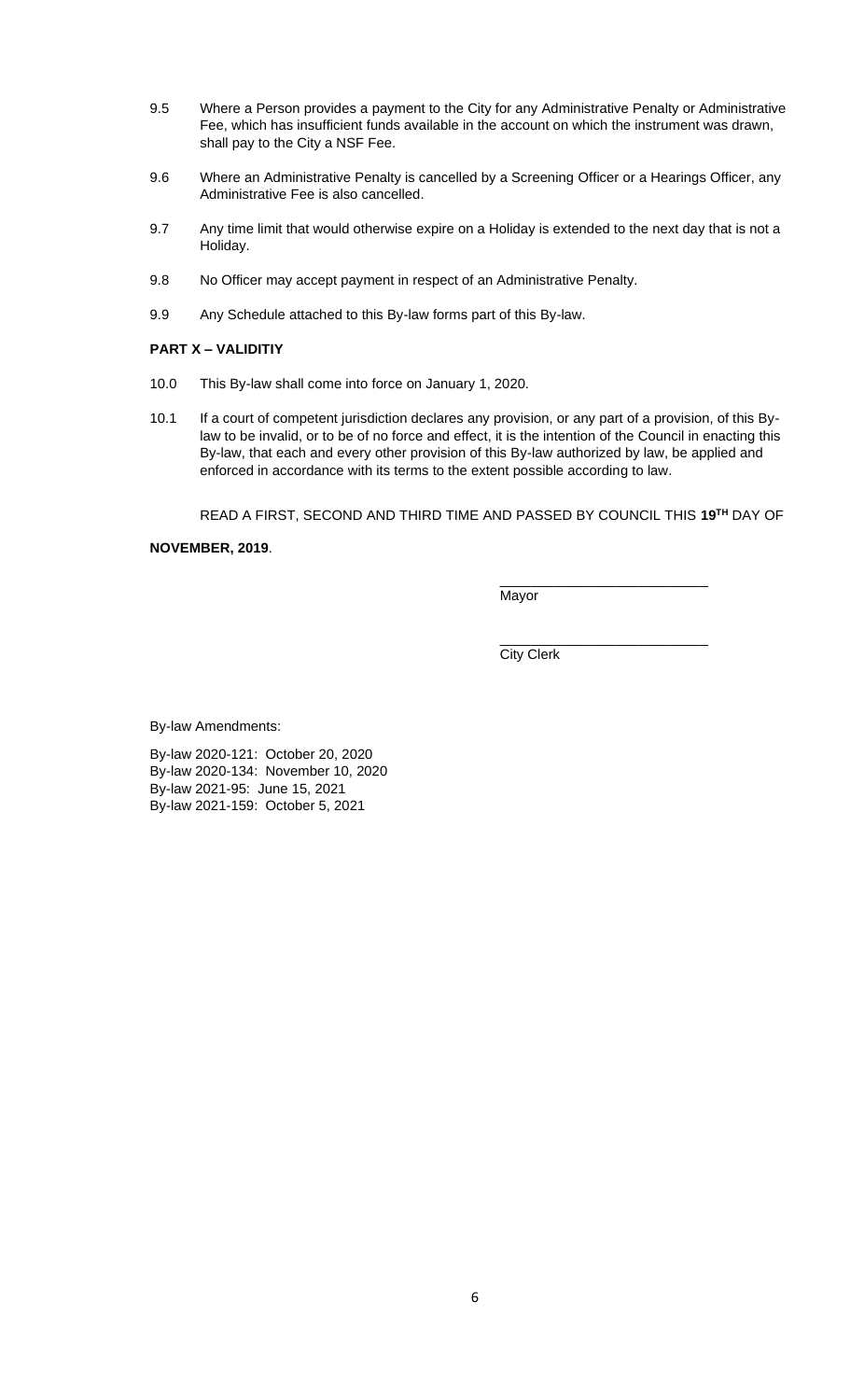# **THE CORPORATION OF THE CITY OF WELLAND**

# **ADMINISTRATIVE PENALY BY-LAW 2019-134**

### **DESIGNATED BY-LAWS**

| <b>DESIGNATED BY-LAW</b>          | <b>BY-LAW NUMBER</b> |
|-----------------------------------|----------------------|
| Clean Yards By-law                | 2019-135, as amended |
| Property Standards By-law         | 2009-108, as amended |
| Noise Control By-law              | 2015-23, as amended  |
| The Sidewalk Snow Clearing By-law | 2008-185, as amended |
| Site Alteration By-law            | 2010-88, as amended  |
| Feeding of Wildlife By-law        | 2021-157, as amended |
|                                   |                      |
|                                   |                      |
|                                   |                      |
|                                   |                      |
|                                   |                      |
|                                   |                      |
|                                   |                      |
|                                   |                      |
|                                   |                      |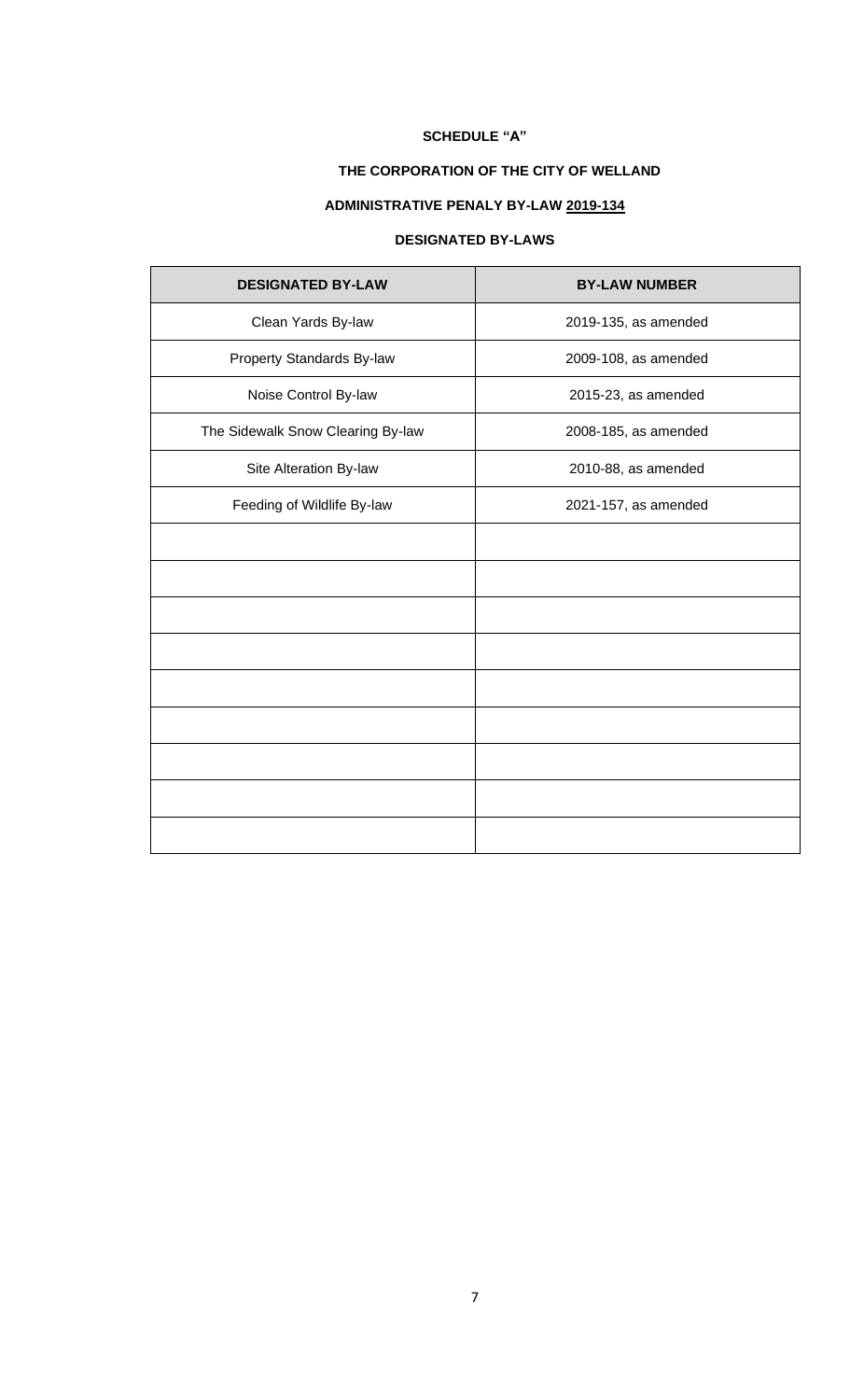# **THE CORPORATION OF THE CITY OF WELLAND**

# **BY-LAW 2019-134**

# **ADMINISTRATIVE FEES**

| <b>ITEM</b>                  | <b>FEE</b> |
|------------------------------|------------|
| Hearing Non-appearance Fee   | \$250.00   |
| Late Payment Fee             | \$20.00    |
| NSF Fee                      | \$30.00    |
| Screening Non-appearance Fee | \$100.00   |
|                              |            |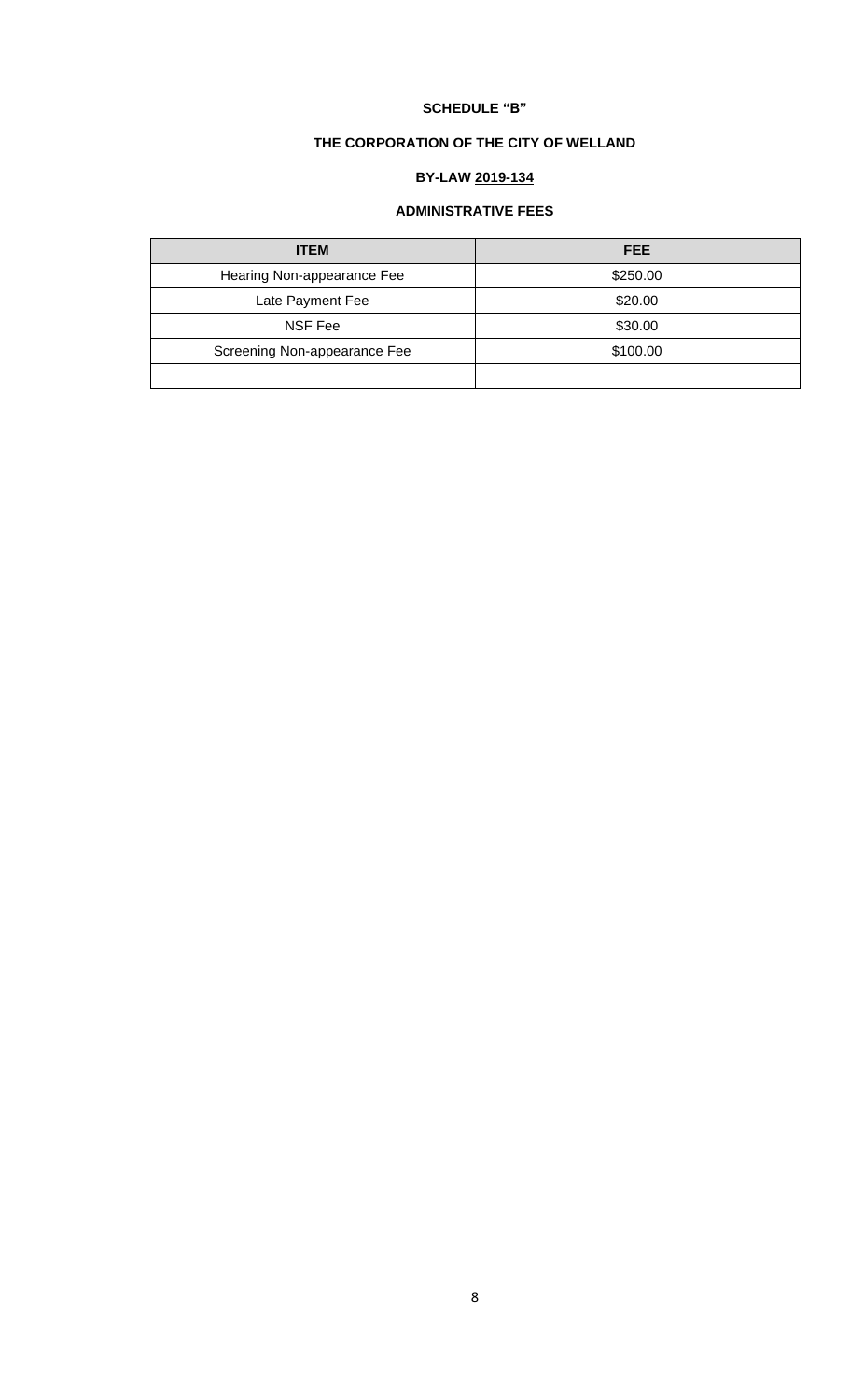# **THE CORPORATION OF THE CITY OF WELLAND**

# **BY-LAW 2019-134**

# **SET FINE SCHEDULES**

| <b>SET FINE SCHEDULE</b>                   | <b>PAGE NO.:</b> |
|--------------------------------------------|------------------|
| Clean Yards By-law 2019-135                | $10 - 11$        |
| Property Standards By-law 2009-108         | 12               |
| Noise Control By-law 2015-23               | 13               |
| The Sidewalk Snow Clearing By-law 2008-185 | 14               |
| Site Alteration By-law 2010-88             | 15               |
| Feeding of Wildlife By-law 2021-157        | 16               |
|                                            |                  |
|                                            |                  |
|                                            |                  |
|                                            |                  |
|                                            |                  |
|                                            |                  |
|                                            |                  |
|                                            |                  |
|                                            |                  |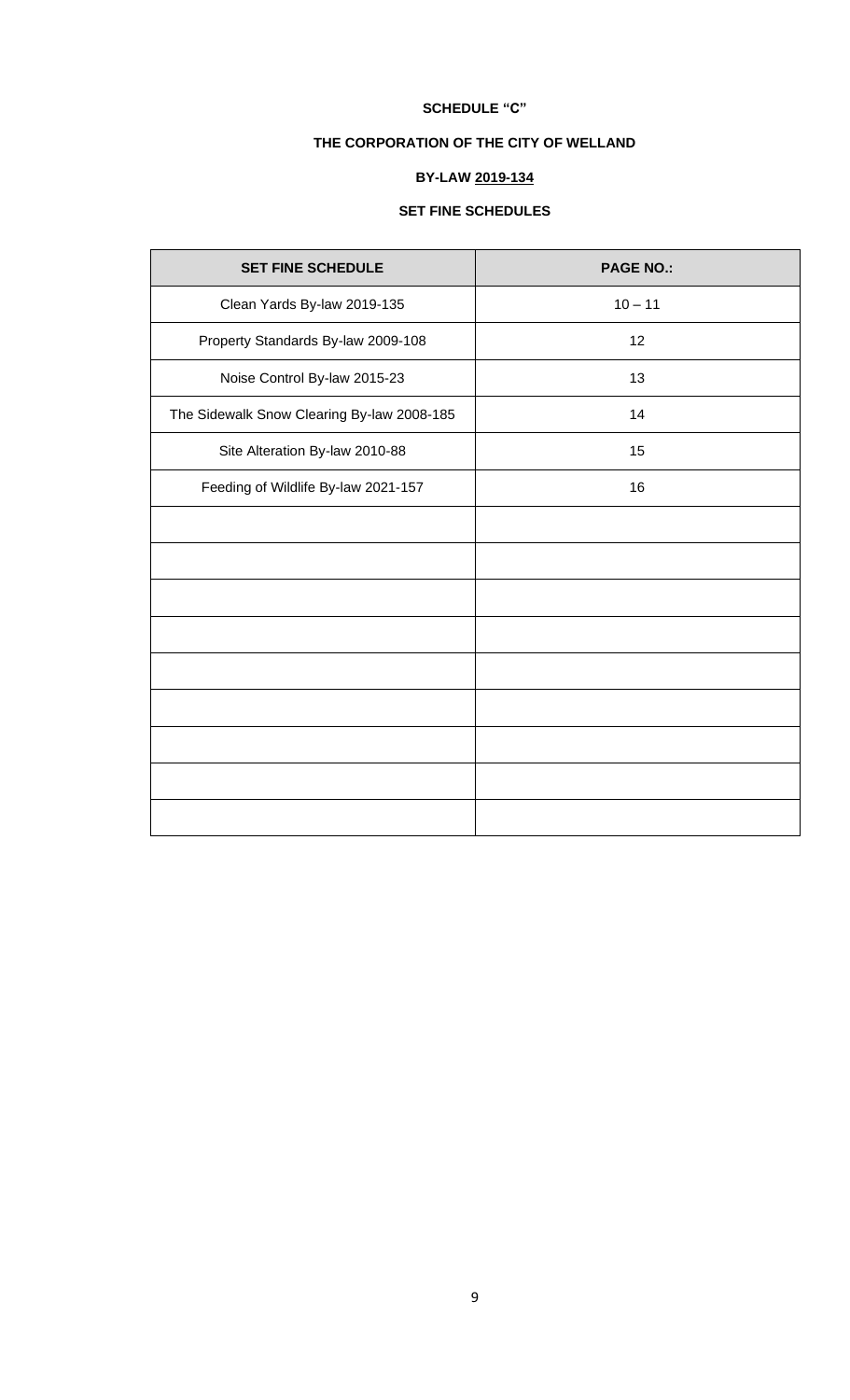### **THE CORPORATION OF THE CITY OF WELLAND**

### **BY-LAW 2019-134**

# **SET FINE SCHEDULE**

### **TO CLEAN YARDS BY-LAW 2019-135, BEING A BY-LAW TO PROVIDE REGULATIONS FOR MAINTAINING LAND IN A CLEAN AND CLEAR CONDITION WITHIN THE CITY OF WELLAND**

|             |                                                                                                | <b>COLUMN 2</b>                                                             |                                                      |                                                                     |
|-------------|------------------------------------------------------------------------------------------------|-----------------------------------------------------------------------------|------------------------------------------------------|---------------------------------------------------------------------|
| <b>ITEM</b> | <b>COLUMN1</b><br><b>Short Form Wording</b>                                                    | <b>Provision</b><br><b>Creating or</b><br><b>Defining</b><br><b>Offence</b> | <b>COLUMN</b><br>3<br><b>First</b><br><b>Penalty</b> | <b>COLUMN 4</b><br>Second or<br><b>Subsequent</b><br><b>Penalty</b> |
| 1.          | Fail to keep property in a clean and clear<br>condition                                        | Sec. 3.1                                                                    | \$400.00                                             | \$800.00                                                            |
| 2.          | Fail to keep property free from refuse                                                         | Sec. 3.1                                                                    | \$400.00                                             | \$800.00                                                            |
| 3.          | Throw refuse on private property without written<br>authority                                  | Sec. 3.2                                                                    | \$400.00                                             | \$800.00                                                            |
| 4.          | Place refuse on private property without written<br>authority                                  | Sec. 3.2                                                                    | \$400.00                                             | \$800.00                                                            |
| 5.          | Deposit refuse on private property by any means<br>without written authority                   | Sec. 3.2                                                                    | \$400.00                                             | \$800.00                                                            |
| 6.          | Owner permit refuse to remain on a property                                                    | Sec. 3.3                                                                    | \$400.00                                             | \$800.00                                                            |
| 7.          | Throw refuse on public property without written<br>authority                                   | Sec. 3.4                                                                    | \$400.00                                             | \$800.00                                                            |
| 8.          | Place refuse on public property without written<br>authority                                   | Sec. 3.4                                                                    | \$400.00                                             | \$800.00                                                            |
| 9.          | Deposit refuse on public property by any means<br>without written authority                    | Sec. 3.4                                                                    | \$400.00                                             | \$800.00                                                            |
| 10.         | Fail to dispose of refuse at an approved site                                                  | Sec. 3.5                                                                    | \$400.00                                             | \$800.00                                                            |
| 11.         | Permit property to remain in an unsafe condition                                               | Sec. 3.6 (a)                                                                | \$400.00                                             | \$800.00                                                            |
| 12.         | Permit an excavation to remain in an unsafe<br>condition                                       | Sec. 3.6 (b)                                                                | \$400.00                                             | \$800.00                                                            |
| 13.         | Permit an opening on a property to remain in an<br>unsafe condition                            | Sec. 3.6 (b)                                                                | \$400.00                                             | \$800.00                                                            |
| 14.         | Permit a septic tank to remain in an unsafe<br>condition                                       | Sec. 3.6 (c)                                                                | \$400.00                                             | \$800.00                                                            |
| 15.         | Permit a cistern to remain in an unsafe condition                                              | Sec. 3.6 (c)                                                                | \$400.00                                             | \$800.00                                                            |
| 16.         | Permit a well to remain in an unsafe condition                                                 | Sec. 3.6 (c)                                                                | \$400.00                                             | \$800.00                                                            |
| 17.         | Fail to keep property free from Injurious insects,<br>termites, rodents, vermin or other pests | Sec. 3.7 (a)                                                                | \$400.00                                             | \$800.00                                                            |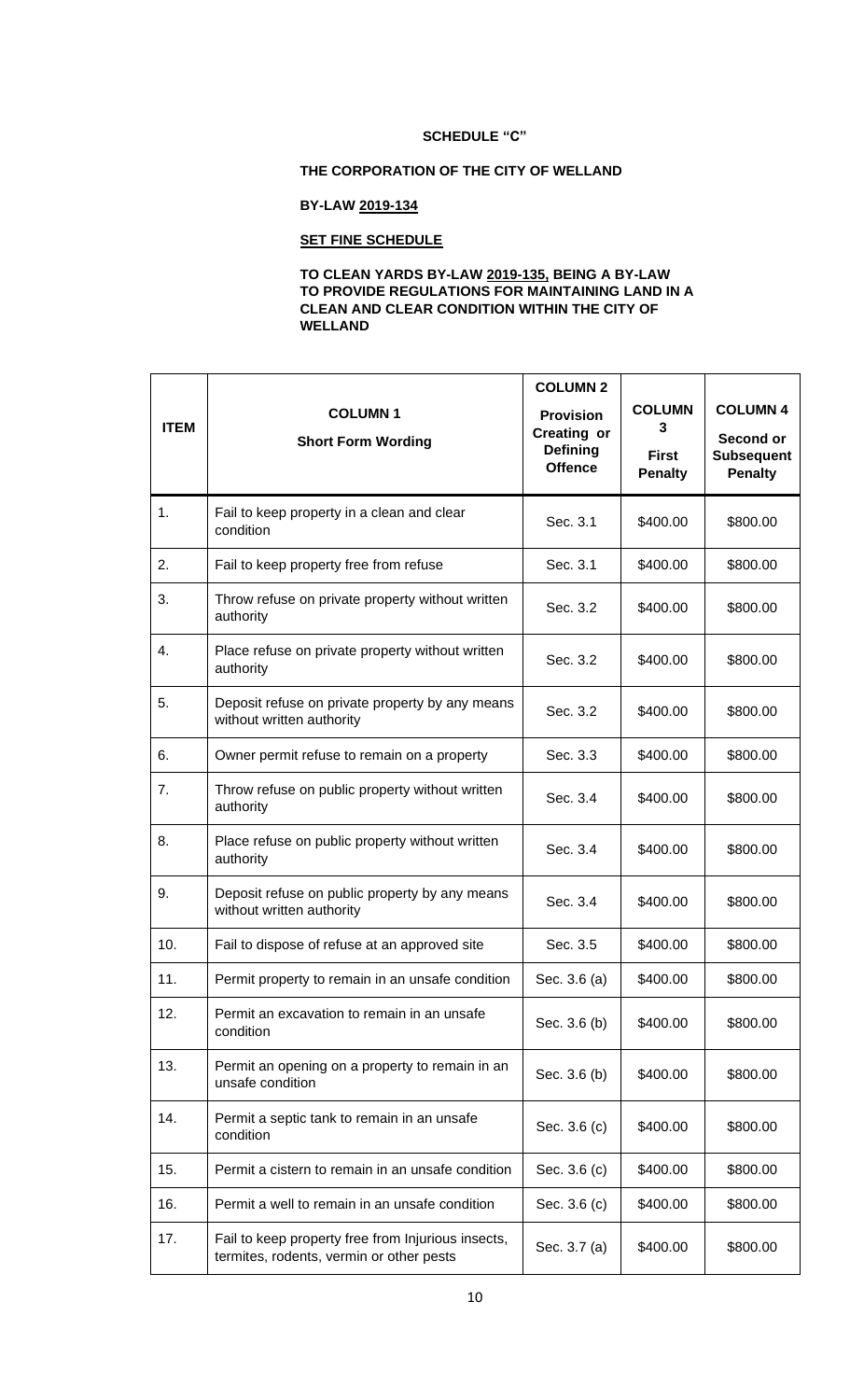| 18. | Fail to keep property free from refrigerators,<br>freezers, appliances, and other containers that<br>could trap a child | Sec. 3.7 (b)  | \$400.00 | \$800.00 |
|-----|-------------------------------------------------------------------------------------------------------------------------|---------------|----------|----------|
| 19. | Fail to keep property free from syringes, needles<br>and other sharps                                                   | Sec. 3.7 (c)  | \$400.00 | \$800.00 |
| 20. | Fail to cut/trim/remove grass/weeds more than<br>six inches in height                                                   | Sec. 3.8      | \$400.00 | \$800.00 |
| 21. | Fail to keep refuse in containers                                                                                       | Sec. 3.13 (a) | \$400.00 | \$800.00 |
| 22. | Permit refuse to accumulate longer than 14 days                                                                         | Sec. 3.13 (b) | \$400.00 | \$800.00 |
| 23. | Fail to keep property free of standing water                                                                            | Sec. 3.14     | \$400.00 | \$800.00 |
| 24. | Fail to maintain swimming pool/ hot tub/ wading<br>pool/ pond                                                           | Sec. 3.15     | \$400.00 | \$800.00 |
| 25. | Obstruct private drain/ swale/ watercourse                                                                              | Sec. 3.16     | \$400.00 | \$800.00 |
| 26. | Cause/ Permit the obstruction of private drain/<br>swale/watercourse                                                    | Sec. 3.16     | \$400.00 | \$800.00 |
| 27. | Fail to maintain container/ object free of standing<br>water                                                            | Sec. 3.17     | \$400.00 | \$800.00 |
| 28. | Fail to comply with an order                                                                                            | Sec. 4.3      | \$400.00 | \$800.00 |
| 29. | Obstruction                                                                                                             | Sec. 5.9      | \$400.00 | \$800.00 |
| 30. | Fail to produce any documents or things<br>required by a By-law Officer                                                 | Sec. 5.10     | \$400.00 | \$800.00 |
| 31. | Furnish false information to a By-law Officer                                                                           | Sec. 5.11     | \$400.00 | \$800.00 |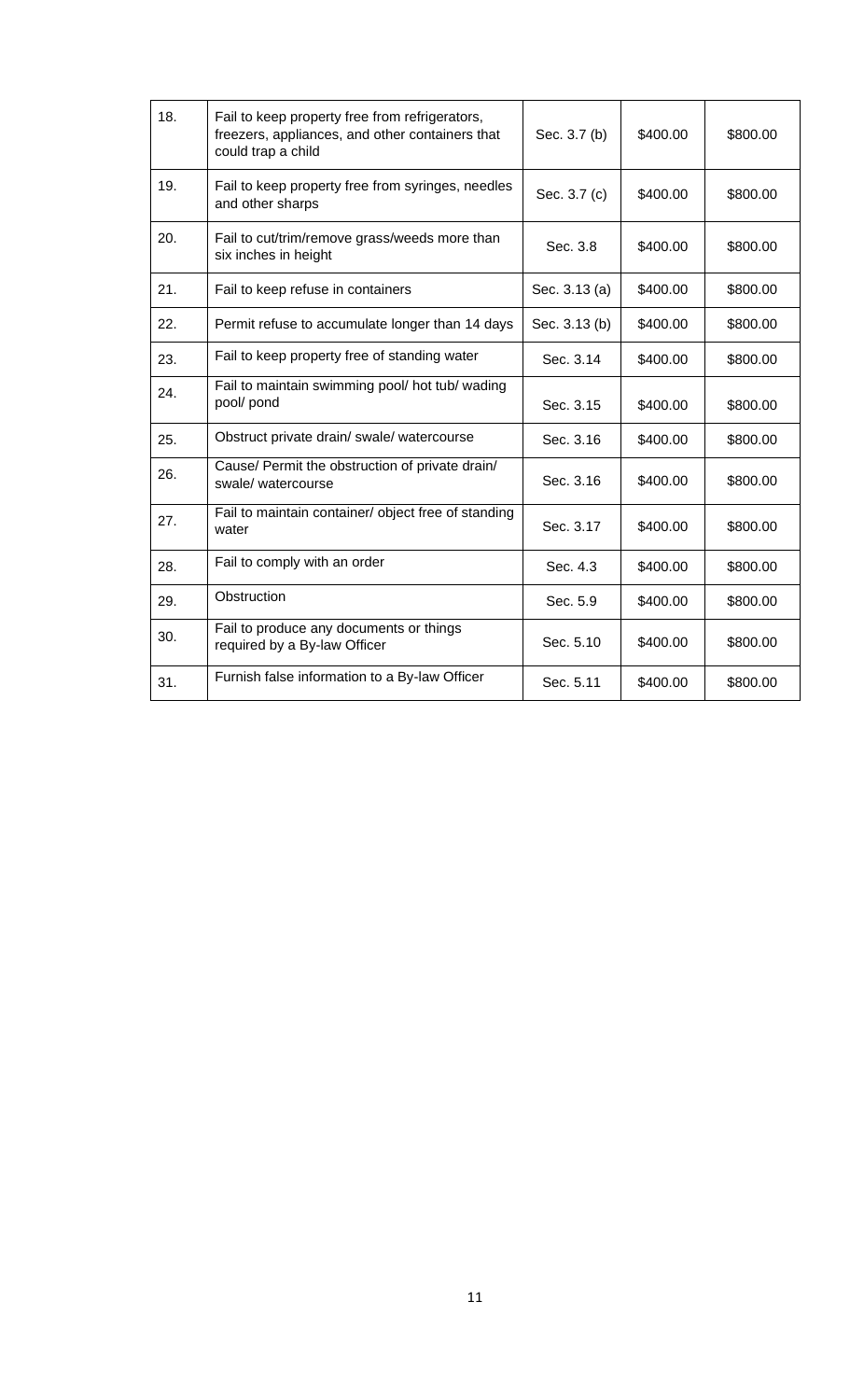### **THE CORPORATION OF THE CITY OF WELLAND**

### **ADMINISTRATIVE PENALY BY-LAW 2019-134**

# **SET FINE SCHEDULES**

### **TO PROPERTY STANDARDS BY-LAW 2009-108, AS AMENDED BEING A BY-LAW PRESCRIBING STANDARDS FOR THE MAINTENANCE AND OCCUPANCY OF PROPERTY**

| <b>ITEM</b>   | <b>COLUMN1</b><br><b>Short Form Wording</b>                       | <b>COLUMN 2</b><br><b>Provision</b><br><b>Creating or</b><br><b>Defining</b><br><b>Offence</b> | <b>COLUMN 3</b><br><b>First Penalty</b> | <b>COLUMN 4</b><br><b>Set Fine</b><br><b>Second</b><br><b>Penalty or</b><br><b>Subsequent</b><br><b>Penalty</b> |
|---------------|-------------------------------------------------------------------|------------------------------------------------------------------------------------------------|-----------------------------------------|-----------------------------------------------------------------------------------------------------------------|
| $\mathbf 1$ . | Fail to comply with an Order, direction or<br>other requirement   | Sec. 16.1 (a)                                                                                  | \$400.00                                | \$800.00                                                                                                        |
| 2.            | Obstruction                                                       | Sec. 14.6                                                                                      | \$400.00                                | \$800.00                                                                                                        |
| 3.            | Fail to produce any documents or things<br>required by an Officer | Sec. 14.9                                                                                      | \$400.00                                | \$800.00                                                                                                        |
| 4.            | Furnish false information to an Officer                           | Sec. 14.10                                                                                     | \$400.00                                | \$800.00                                                                                                        |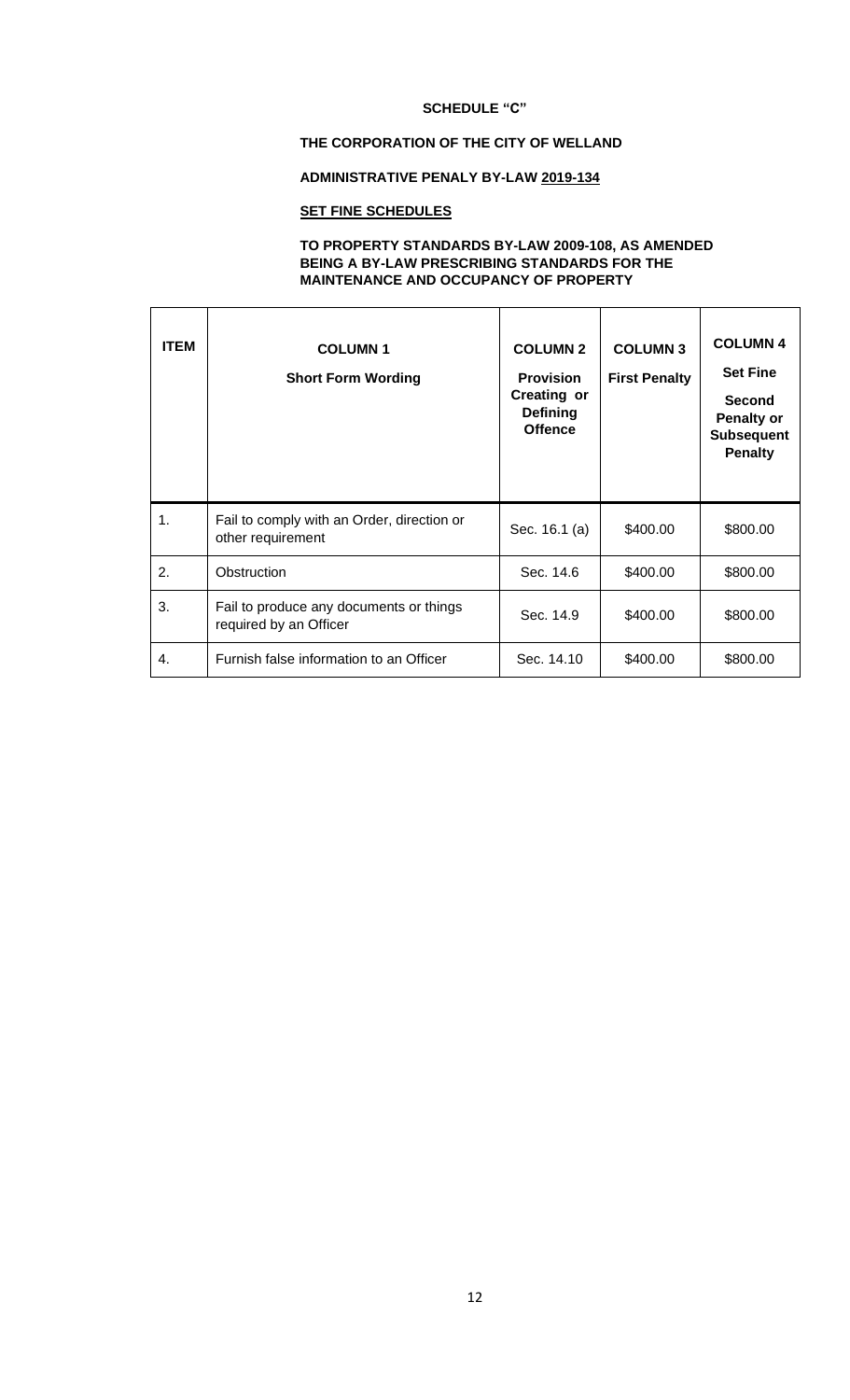### **THE CORPORATION OF THE CITY OF WELLAND**

# **ADMINISTRATIVE PENALY BY-LAW 2019-134**

### **SET FINE SCHEDULE (APS)**

#### **BY-LAW 2015-23, AS AMENDED BEING A BY-LAW TO REGULATE AND CONTROL NOISE IN THE CITY OF WELLAND**

|   | Make noise or noises likely to disturb inhabitants<br>of the City   | Section 2 | \$300.00 |
|---|---------------------------------------------------------------------|-----------|----------|
| 2 | Cause noise or noises likely to disturb inhabitants<br>of the City  | Section 2 | \$300.00 |
| 3 | Permit noise or noises likely to disturb inhabitants<br>of the City | Section 2 | \$300.00 |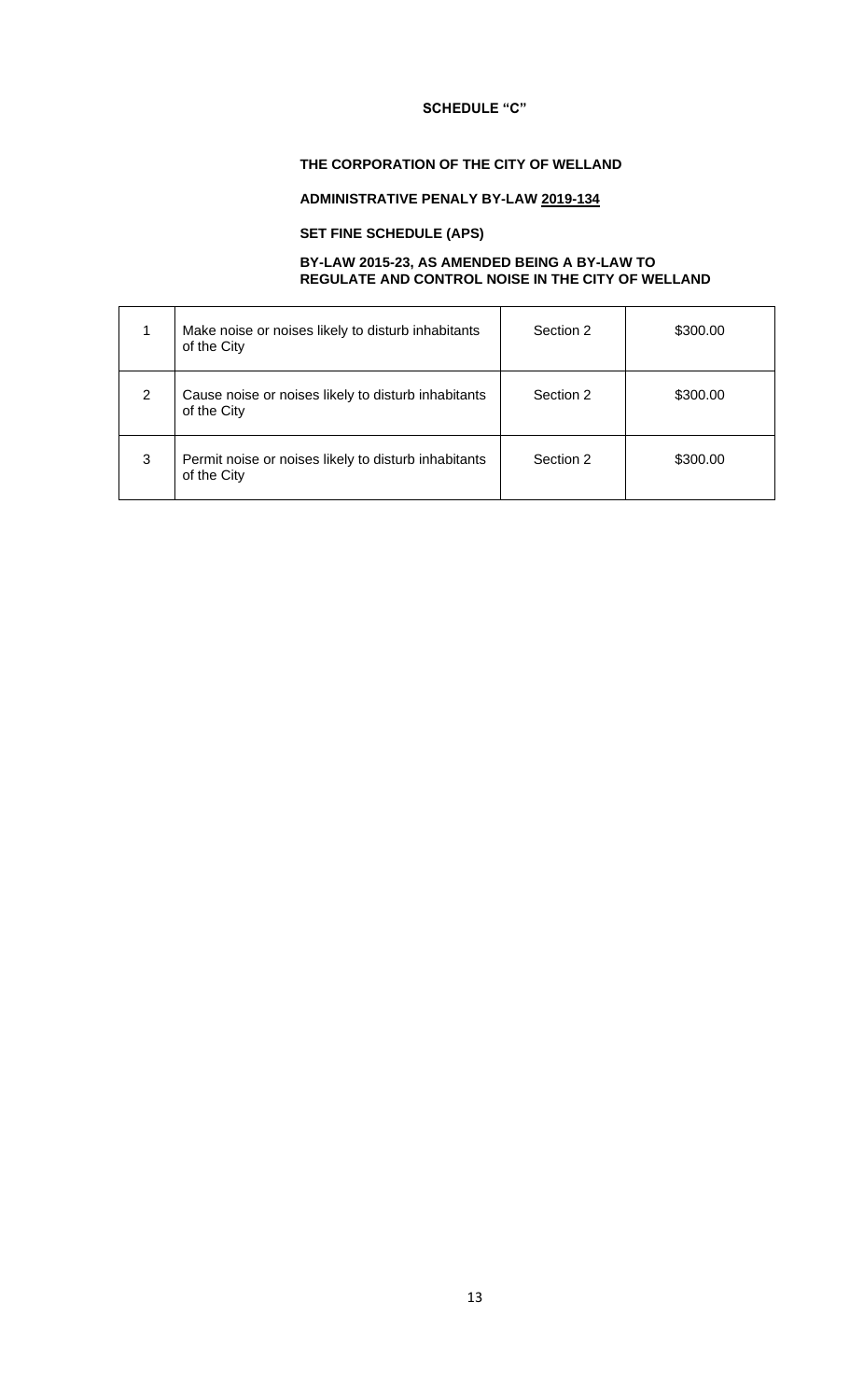### **THE CORPORATION OF THE CITY OF WELLAND**

### **ADMINISTRATIVE PENALTY BY-LAW 2019-134 – SET FINE SCHEDULE**

**TO SIDEWALK SNOW CLEARING BY-LAW 2008-185, AS AMENDED BEING A BY-LAW REQUIRING PROPERTY OWNERS TO CLEAR SNOW AND ICE FROM THE PUBLIC SIDEWALK ADJACENT TO THEIR PROPERTY WITHIN TWENTY FOUR HOURS OF THE SUBSTANTIAL END OF A SNOWFALL OR PRECIPITATION EVENT**

| <b>ITEM</b> | <b>COLUMN1</b><br><b>SHORT FORM WORDING</b>                                             | <b>COLUMN 2</b><br><b>OFFENCE</b><br><b>CREATING</b><br><b>PROVISION</b><br><b>OR</b><br><b>DEFINING</b><br><b>OFFENCE</b> | <b>COLUMN 3</b><br><b>SET FINE</b> |
|-------------|-----------------------------------------------------------------------------------------|----------------------------------------------------------------------------------------------------------------------------|------------------------------------|
| 1.          | Fail to remove fallen snow from public sidewalk                                         | Section 4.1.1.                                                                                                             | \$250.00                           |
| 2.          | Fail to remove fallen ice from public sidewalk                                          | Section 4.1.1.                                                                                                             | \$250.00                           |
| 3.          | Place/deposit snow upon public sidewalk                                                 | Section 4.1.2.                                                                                                             | \$250.00                           |
| 4.          | Place/deposit ice upon public sidewalk                                                  | Section 4.1.2.                                                                                                             | \$250.00                           |
| 5.          | Place/deposit snow/ice adjacent to fire hydrant                                         | Section 4.1.3.                                                                                                             | \$250.00                           |
| 6.          | Place/deposit snow/ice in a manner to obstruct access to<br>fire hydrant                | Section 4.1.3.                                                                                                             | \$250.00                           |
| 7.          | Place/deposit snow on traveled portion of highway<br>obstructing traffic                | Section 4.1.4.                                                                                                             | \$250.00                           |
| 8.          | Place/deposit ice on traveled portion of highway obstructing<br>traffic                 | Section 4.1.4.                                                                                                             | \$250.00                           |
| 9.          | Place/deposit snow/ice in a manner than interferes with<br>public utility               | Section 4.1.5.                                                                                                             | \$250.00                           |
| 10.         | Place/deposit snow/ice in a manner that interferes with<br>traffic control              | Section 4.1.5.                                                                                                             | \$250.00                           |
| 11.         | Place/deposit snow/ice in a manner that interferes with fire<br>route                   | Section 4.1.5.                                                                                                             | \$250.00                           |
| 12.         | Place/deposit snow/ice in a manner that interferes with<br>building system              | Section 4.1.5.                                                                                                             | \$250.00                           |
| 13.         | Place/deposit snow/ice in a manner that interferes with<br>municipal street             | Section 4.1.5.                                                                                                             | \$250.00                           |
| 14.         | Place/deposit snow/ice in a manner that interferes with<br>municipal water/sewer system | Section 4.1.5.                                                                                                             | \$250.00                           |
| 15.         | Obstruction                                                                             | Section 6.4                                                                                                                | \$250.00                           |
| 16.         | Fail to produce any documents/things required by an<br>Officer                          | Section 6.5                                                                                                                | \$250.00                           |
| 17.         | Furnish false information to an Officer                                                 | Section 6.6                                                                                                                | \$250.00                           |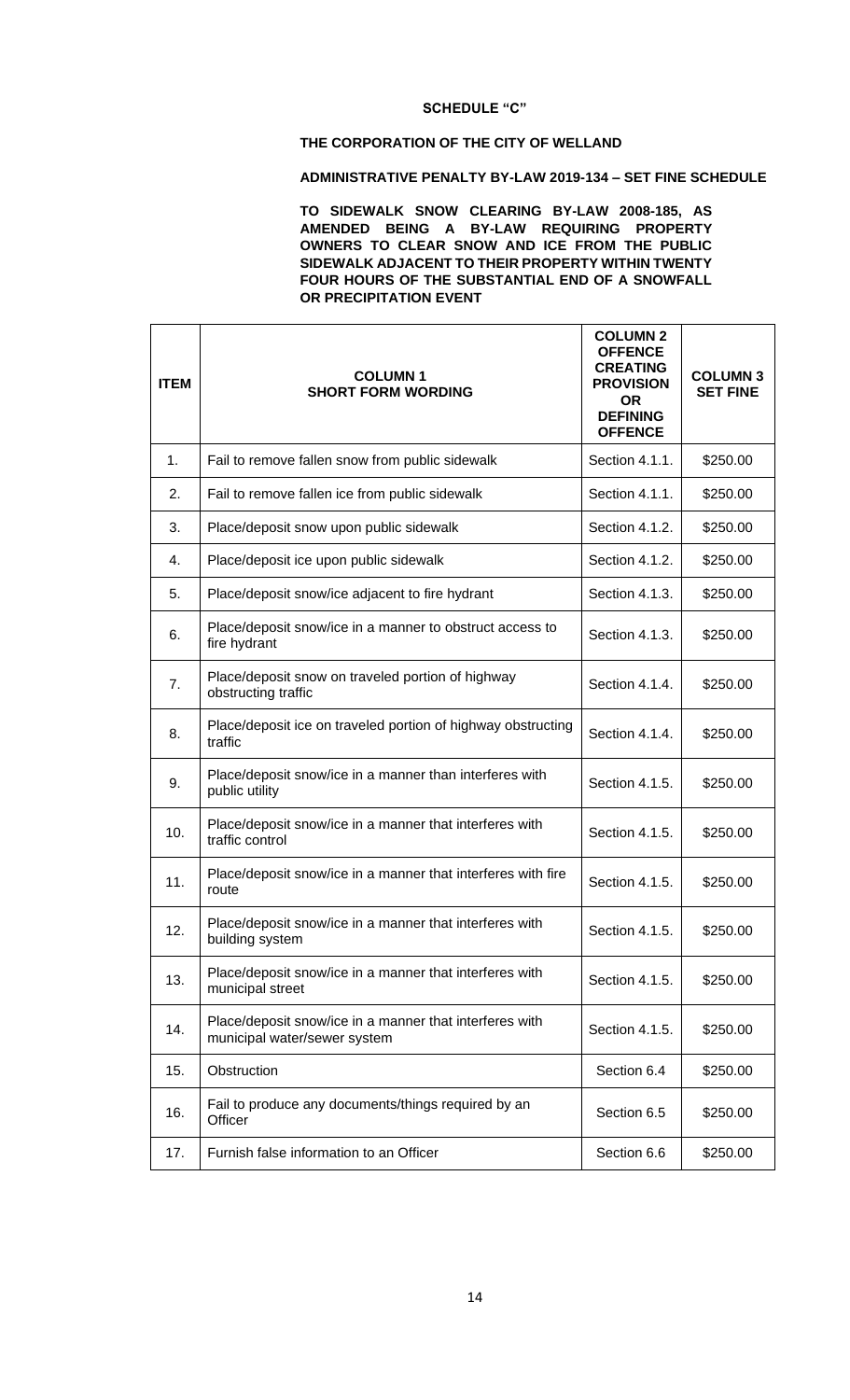#### **THE CORPORATION OF THE CITY OF WELLAND**

### **ADMINISTRATIVE PENALY BY-LAW 2019-134**

### **SET FINE SCHEDULES**

#### **TO SITE ALTERATION BY-LAW 2010-88, AS AMENDED BEING A BY-LAW TO REGULATE OR PROHIBIT REMOVAL OF TOPSOIL, PLACEING OR DUMPING OF FILL, AND ALTERATION OF THE GRADE OF LAND WITHIN THE CITY OF WELLAND (SITE ALTERATION BY-LAW)**

| <b>ITEM</b> | <b>COLUMN1</b><br><b>Short Form Wording</b> | <b>COLUMN 2</b><br>Provision<br>Creating or<br>Defining | <b>COLUMN 3</b><br>Penalty |
|-------------|---------------------------------------------|---------------------------------------------------------|----------------------------|
|             |                                             | Offence                                                 |                            |
| 1           | Site alteration without a permit            | 2.0                                                     | \$500.00                   |
| 2           | Fail to obey an order                       | 2.3                                                     | \$750.00                   |
| 3           | Obstruction                                 | 6.2                                                     | \$750.00                   |